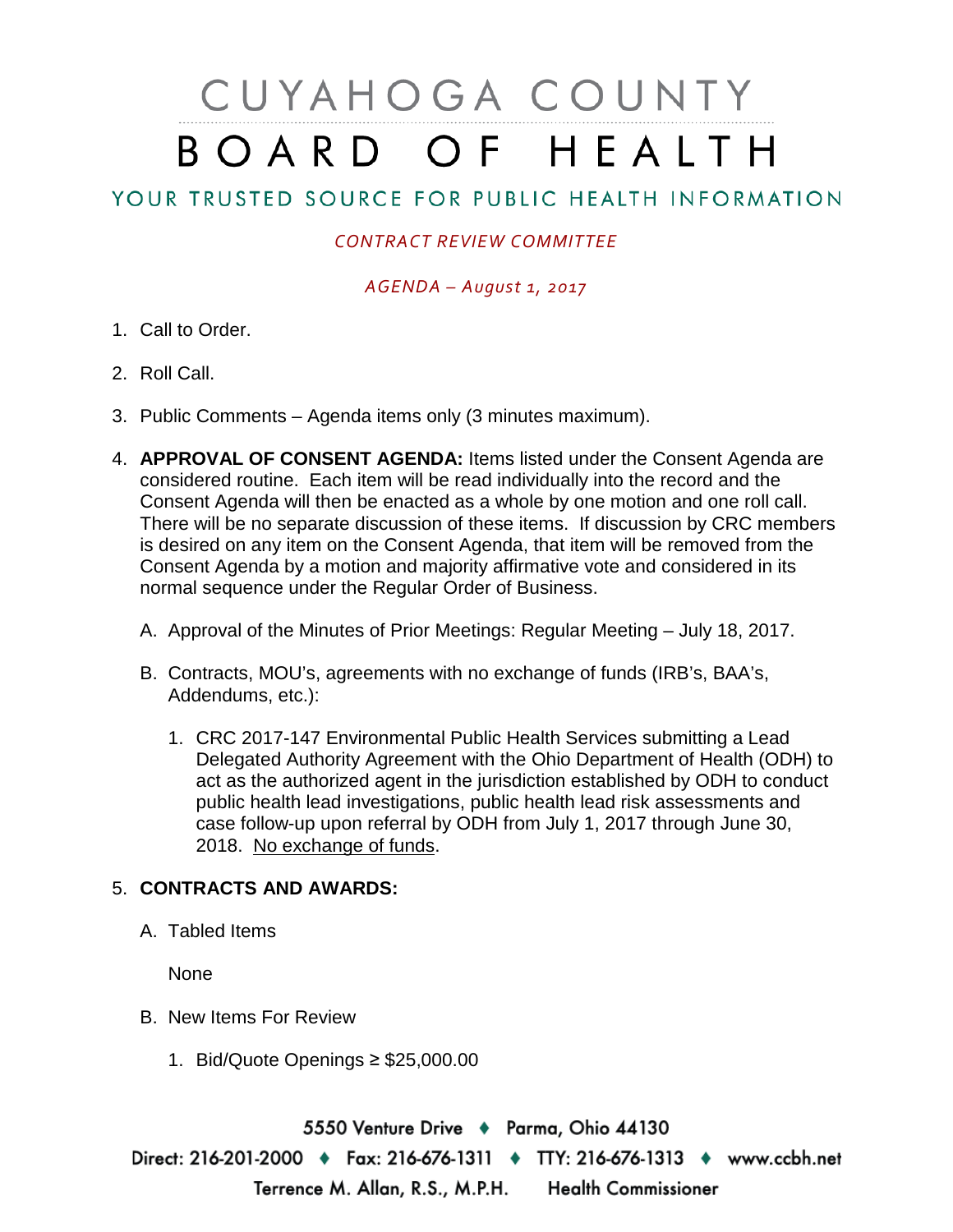None

2. Bid/Quote Openings < \$25,000.00

#### *Lead Program*

- a. CRC 2017-148 20007 Wickfield Ave. Warrensville Heights, Ohio 44122
- b. CRC 2017-149 1681 Carlyon Rd. East Cleveland, Ohio 44112
- c. CRC 2017-150 4185 Wilmington Rd. South Euclid, Ohio 44121
- d. CRC 2017-151 1473 Cohassett Ave. Lakewood, Ohio 44107
- e. CRC 2017-152 4794 Edgepark Dr. Garfield Heights, Ohio 44125
- 3. Expenditures: Contracts < \$25,000.00
	- a. CRC 2017-153 Administration Services submitting a contract with State Auto Insurance Companies for commercial property insurance, computer/software insurance, public employee dishonesty insurance and terrorism coverage from August 28, 2017 through August 28, 2018. Amount to be paid to United Agencies Insurance Group (Broker) for this coverage is not to exceed \$6,386.00.

Purpose: Renewal of insurance coverage for CCBH; this renewal is an increase of \$206.00 from last year.

Funding Source: 100% funded through CCBH General Revenue.

4. Revenue Generating Agreements < \$25,000.00

None

C. Contract Rescissions

5550 Venture Drive ♦ Parma, Ohio 44130 Direct: 216-201-2000 ♦ Fax: 216-676-1311 ♦ TTY: 216-676-1313 ♦ www.ccbh.net Terrence M. Allan, R.S., M.P.H. **Health Commissioner**